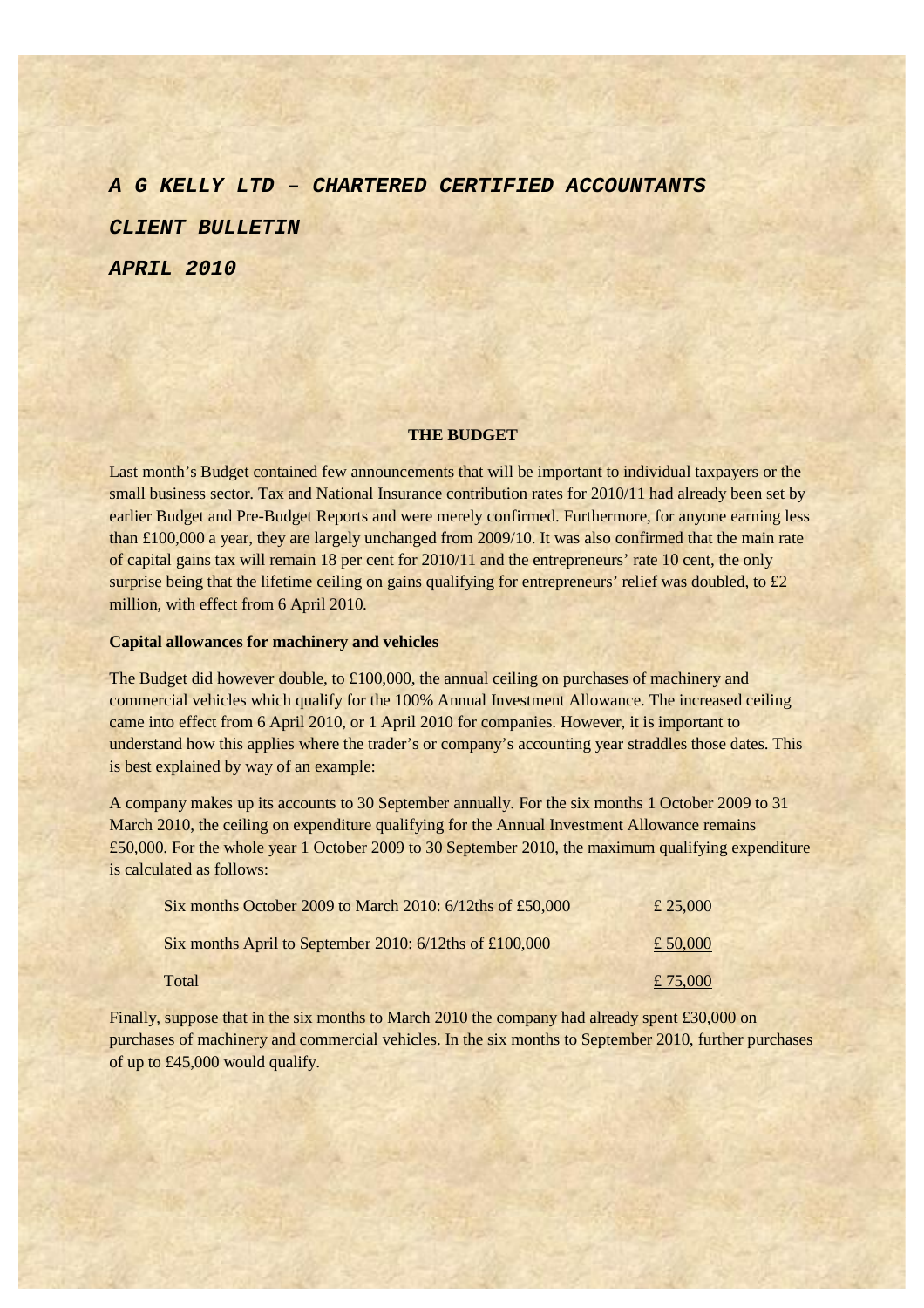### **Security for PAYE remittances**

With effect from 6 April 2011, HMRC will be able to require employers to provide security against payment of monthly or quarterly PAYE remittances. This will only apply where the employer has a history of late or non-payment and will work in a similar way to the current requirement to provide security for VAT payments. It is likely to require an employer to lodge security, in the form of a cash deposit or a bank guarantee, for the next four months' or two quarters' remittances.

# **Value Added Tax**

There are small increases in the registration and deregistration thresholds – with effect from 1 April 2010, registration is compulsory once annual turnover exceeds £70,000 (previously £68,000) and deregistration is permitted if the trader can show it is reasonable to expect that his turnover for the next twelve months will fall below £68,000 (previously £66,000).

Where a company car driver (including the director of a small private company) has his or her petrol or diesel for private motoring paid for by the company, three tax charges arise. First, there is an income tax benefit-in-kind charge payable by the employee or director – in most cases, the year-on-year increase, from 2009/10 to 2010/11, is more than 10 per cent. Second, there is an additional Class 1A National Insurance contribution payable by the company – this is calculated in the same way as the income tax benefit-in-kind charge, so again the year-on-year increase from 2009/10 to 2010/11 is typically more than 10 per cent. Thirdly, there is also a VAT scale charge payable by the company, which from 1 May 2010 will increase by between 12 and 20 per cent.

The recent increases mean that it is unlikely to be tax-efficient for a company to pay for fuel for private motoring unless the employee or director covers a high private mileage (overall mileage is irrelevant). The alternatives are:

- For the employee or director to pay for all the fuel used in the company car, but then claim a mileage allowance from the company for business journeys.
- For the employee or director to pay for all the fuel used, but then claim a proportion from the company (for example, if total mileage was 5,000 of which 3,000 was for business journeys, he or she would claim 3/5ths of the total expenditure on fuel).
- For the company to continue to pay for the fuel, but for the employee or director to pay a mileage charge to the company for private journeys.
- For the company to continue to pay for the fuel, but for the employee or director to reimburse the proportion of total fuel purchases attributable to private motoring.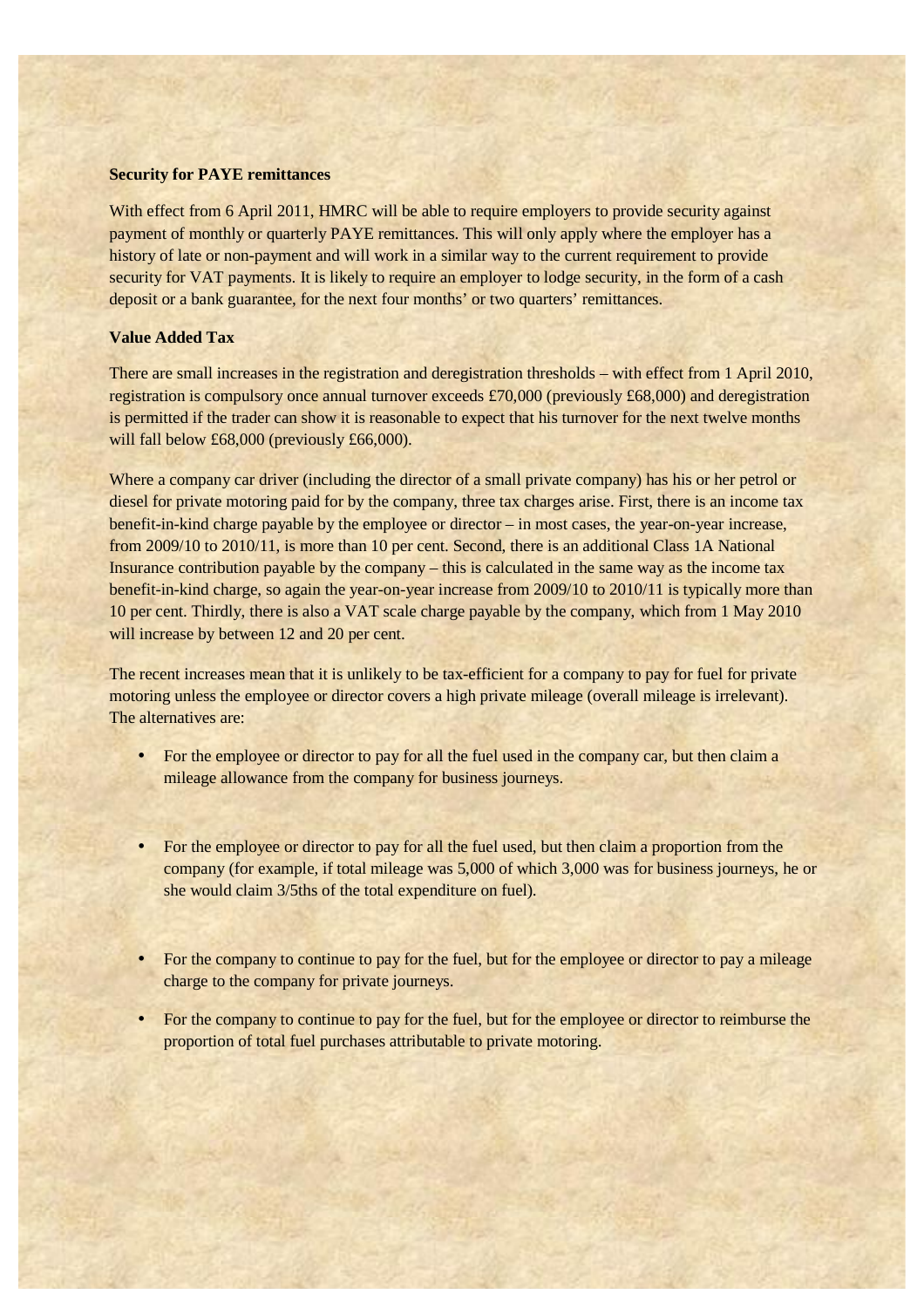For self-employed people, only the VAT scale charge applies, but the tax at stake can still be significant. Overall, the choice will not be easy to make, as the calculations are in fact more complex than the above brief summary might suggest, and one has to take into account not only the best tax outcome, but also the administrative practicalities. Nevertheless, we would recommend all clients running company cars to review their policies with our assistance, if they have not recently done so.

# **PAYE ADMINISTRATION FOR EMPLOYERS**

Two major changes in the PAYE Regulations are about to come into force. Firstly, virtually all employers will be required to file their PAYE end-of-year Returns for 2009/10 and future years online – hitherto, online filing has been a requirement only for firms employing 50 or more people. The very few exceptions cover people with a genuine religious objection to using electronic communications and some (not all) employers of nannies, domestic staff or personal carers.

However, for this year only, there will be no penalty where an employer with five or fewer employees files a traditional paper Return. This means no more than five names on the Form P35, not the maximum number of people employed at any one time.

An employer with between 6 and 49 employees (again, counting every name on the Form P35) will be subject to a fine of £100 if he or she files a paper Return, rather than filing online. Where the employer has 50 or more employees, the fine for failing to file online will be at least £600, rising in stages to £3,000 where he has a thousand or more.

Any such fine will be levied in addition to any penalty due for late filing – the filing date for 2009/10 Returns is Wednesday, 19 May 2010, but in practice a week's grace is allowed. Thereafter the late filing penalty is £100 a month if the employer has no more than 50 employees, £200 a month if he has no more than 100 employees, and so on.

If you are filing online for the first time, it is more important than ever not to leave the job until the last minute, as the registration process includes waiting for HMRC to send you a User ID and Activation PIN by post, which typically takes up to a fortnight.

Please contact us if you need any help organising online filing, or would like us to file on your behalf.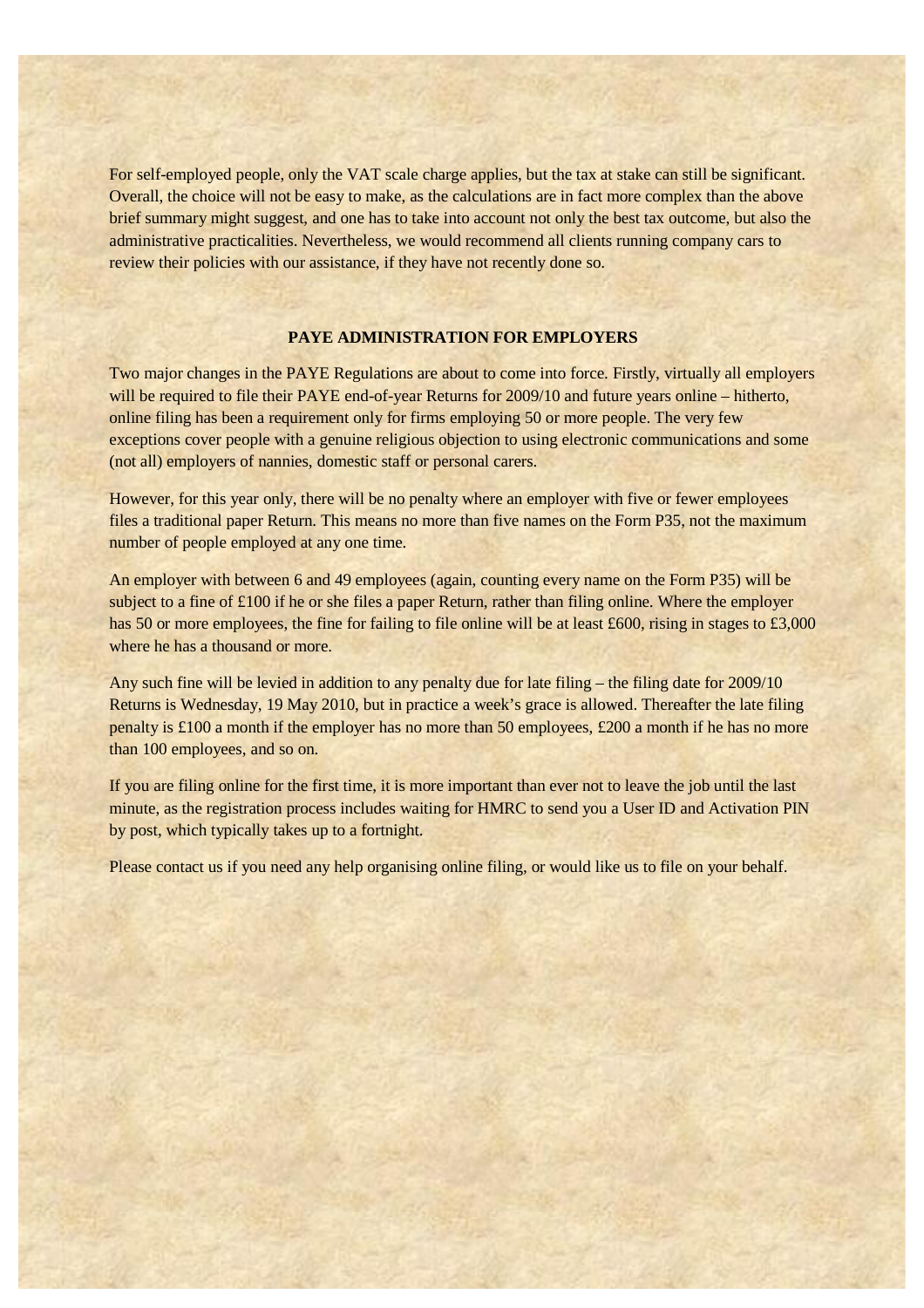### **New penalties where PAYE remittances are late**

Secondly, there will be a system of penalties where monthly or quarterly PAYE remittances are not made on time. This will apply from the payment due for the month to 5 May 2010, or for the quarter to 5 July 2010. The level of the penalty will depend on the number of times a payment is late in a tax year:

| Once only         | No penalty |
|-------------------|------------|
| $2, 3$ or 4 times | 1% penalty |
| 5, 6 or 7 times   | 2% penalty |
| 8, 9 or 10 times  | 3% penalty |
| 11 times or more  | 4% penalty |

The penalty will be charged not only on PAYE tax but also on:

- Employer's and employees' National Insurance contributions
- Student loan repayments deducted from employees' remuneration
- Tax deducted under the Construction Industry Scheme

The percentage is of the total paid late in the year, excluding the first late payment. So if the remittances for five months were paid late, the penalty would be 2% of the total remittances for the second to the fifth of those months.

Where remittances are made quarterly, there will be only four remittances for the year, and so the penalty will be capped at a maximum of 1%.

An important point to note is that penalty notices will not be issued until the end of the tax year (April or May 2011). HMRC say that they *may* issue a warning letter the first time a payment is made late, but they will not be issuing late payment notifications on a month-by-month basis. A liability may therefore accumulate over the year without being brought to the employer's attention.

However, an employer in temporary financial difficulties who has reached (and keeps to) a 'time to pay' agreement with HMRC's Business Payment Support Service will not be charged penalties on the late payment of any tax, *etc*, included in that agreement. Accordingly, it is important that an employer who foresees difficulties contacts the BPSS before the due date for the next PAYE remittance.

Where any payment is made six months late or more, there will be an additional penalty of 5% of that payment, rising to 10% if payment is a year or more late.